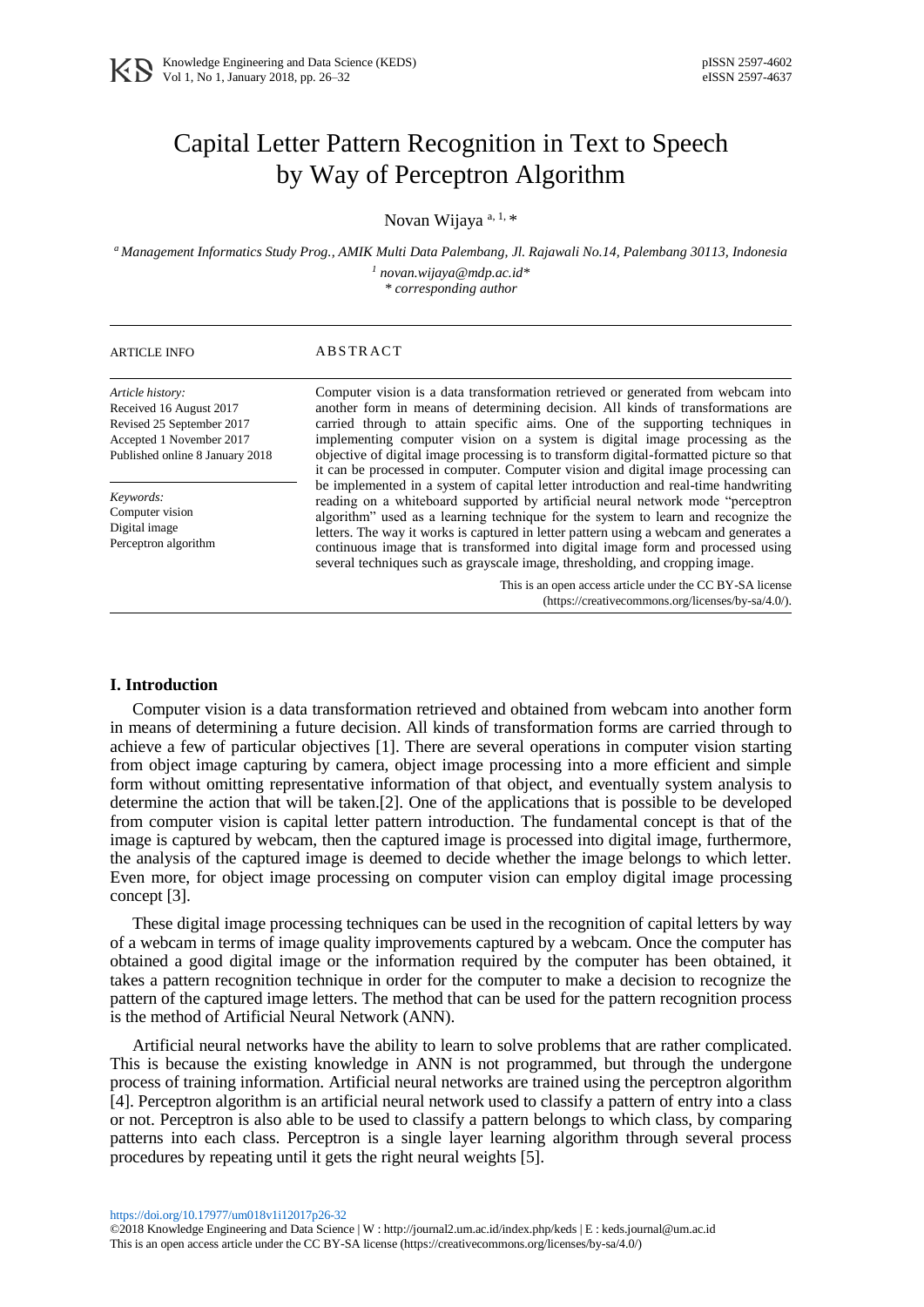# **II. Methods**

The introduction of real time letters using the perceptron algorithm is the development of a pattern recognition system that has been created by previous researchers [7]. The pattern recognition system will try to recognize handwriting and will be added to the reading feature of the letter patterns read by the system. Pattern recognition using the webcam as a sensor that is useful for capturing images of letters that will be written on the white board media. The image captured by the webcam is processed by the laptop, and finally the laptop will output the output of the sound pattern of the letters that are read by the system.

The workability principle of the whole system is, first the webcam captures the image of an existing letter on the white board. The image is processed by the means of retrieving the information required by the pattern recognition system letters. The required information is the pixel dimension for the image as well as the binary value contained in each pixel. In order to get the binary value on each pixel then used the technique of digital image processing that is, grayscale image, binary image (threshold), median filter and cropping image [8].

Upon obtaining the desired image information that is the binary value 0 or 1 on each pixel, then those values will be the inputs of the perceptron algorithm as the pattern recognition method. The concept of the perceptron algorithm is to work out the existing patterns in assent with certain rules, up to finally the system generates a special trait for each worked out pattern, in the presence of these special features the system can distinguish existing letter patterns [4].

Image segmentation is a technique for separating the required objects and backgrounds so that the objects in the image are easily analyzed in means of pattern recognition. One of the simplest segmentation techniques is image thresholding [9]. Image mining will separate the image into two areas, i.e. the object area and the background region, the object area can be set in white while the background area is set black, or vice versa [10]. For self image mining using otsu method. The approach adopted by the otsu method is to conduct a discriminant analysis of determining a variable that can distinguish between two or more groups that occur naturally [10]. Discriminant analysis will maximize the variable in order to divide the foreground object (foreground) and background (background). The result of this image mining process is a binary image that has only two grayish degrees i.e. black or white.

#### **III. Results and Discussion**

Software design takes substantial role on the establishment of capital letter pattern recognition. Fig. 1 shows the general process of the developed system, while Fig. 2 shows system establishment diagram.

Fig. 3 shows the example of a capital letter that is used as the system input. The letter will followed five process of image segmentation as depicted in Fig. 4. The first stage, digital imaging stage aims at capturing letter picture on the white board by webcam, which eventually is captured



Fig. 1. Thresholding technique image segmentation process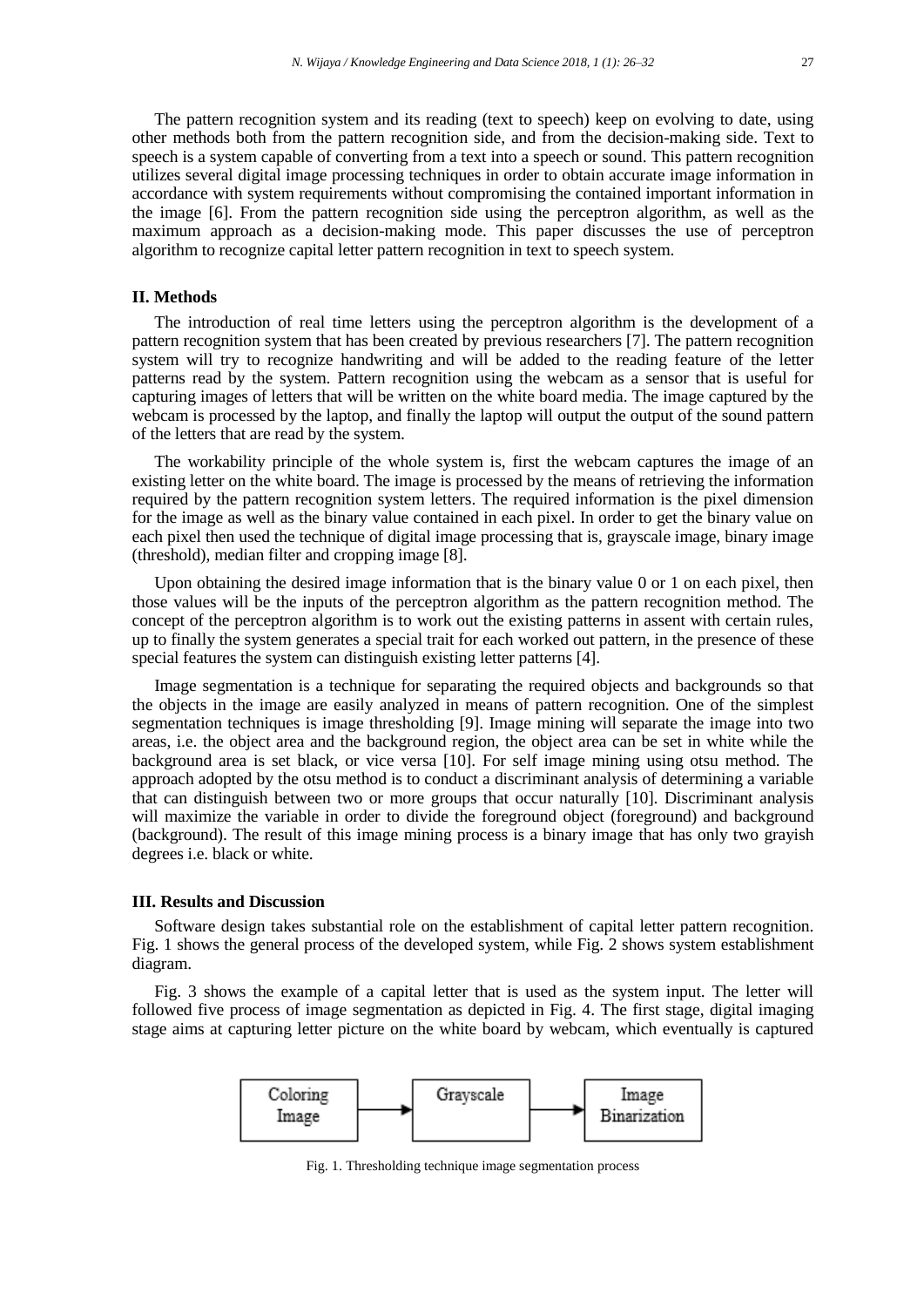

Fig. 2. System establishment flow diagram

and rendered into real time image form. The next step is Image Segmentation.The captured real time image will be processed to obtain necessary information by way of several modes in this segmentation process, i.e. grayscale, thresholding, cropping image, and resize image.

Grayscale image possesses two gradation colors of white up to black in each of its pixel. The result of this stage is depicted in Fig. 5. Fig. 6 shows the result of the following process that is called thresholding. Binary Image is a digital image whose each pixel only shares two values of 0 (black)



Fig. 3. A Letter sample RGB real time image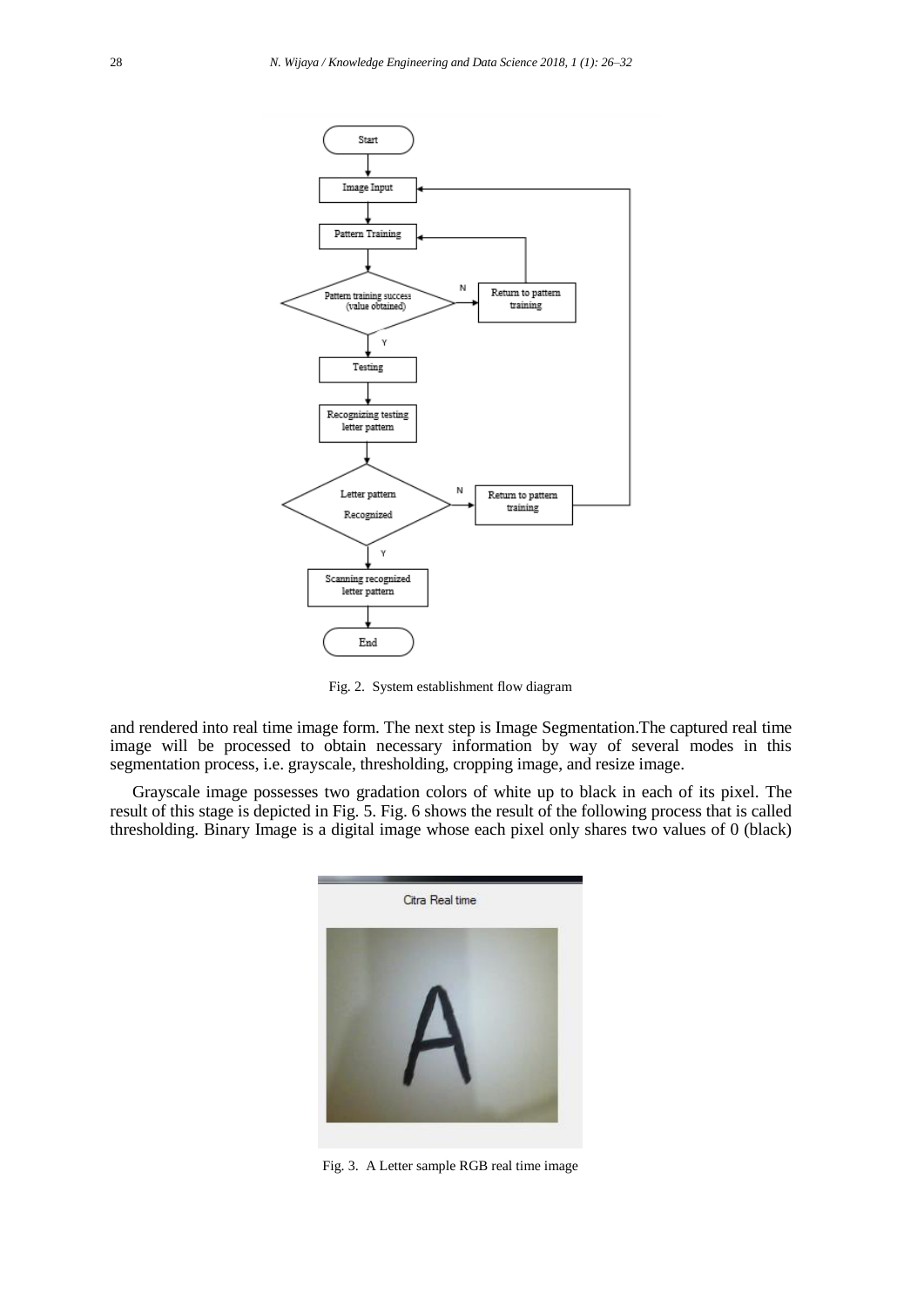

Fig. 4. The process of image segmentation



Fig. 5. Grayscale image from real time image ad grayscale image valu**e**



Fig. 6. Threshold image letter A and threshold image value letter A

and 1 (white) or the other way around. The process of digital image processing, binary image can only be obtained out of the conversion result from grayscale to binary image using threshold technique. Afterwards, the image that have undergone several stages would then be cropped to obtain precise information and ease the succeeding stages. Initially, the used image resolution is 640 x 480 pixel. Upon cropping the image, the resolution turns into 20x20 pixel. That amount is singled out to ease the training input on perceptron algorithm. Fig.7 shows the result of cropping image process.

Upon image cropping process, image size would be rendered into 20 x 20 pixel size (Fig.8). Resize is a technique both to reduce size and resolution of an image without removing specific information of that image. The retrieved information of the resized image would then be processed using perceptron algorithm as the employed artificial neural network mode for pattern recognition and learning processes.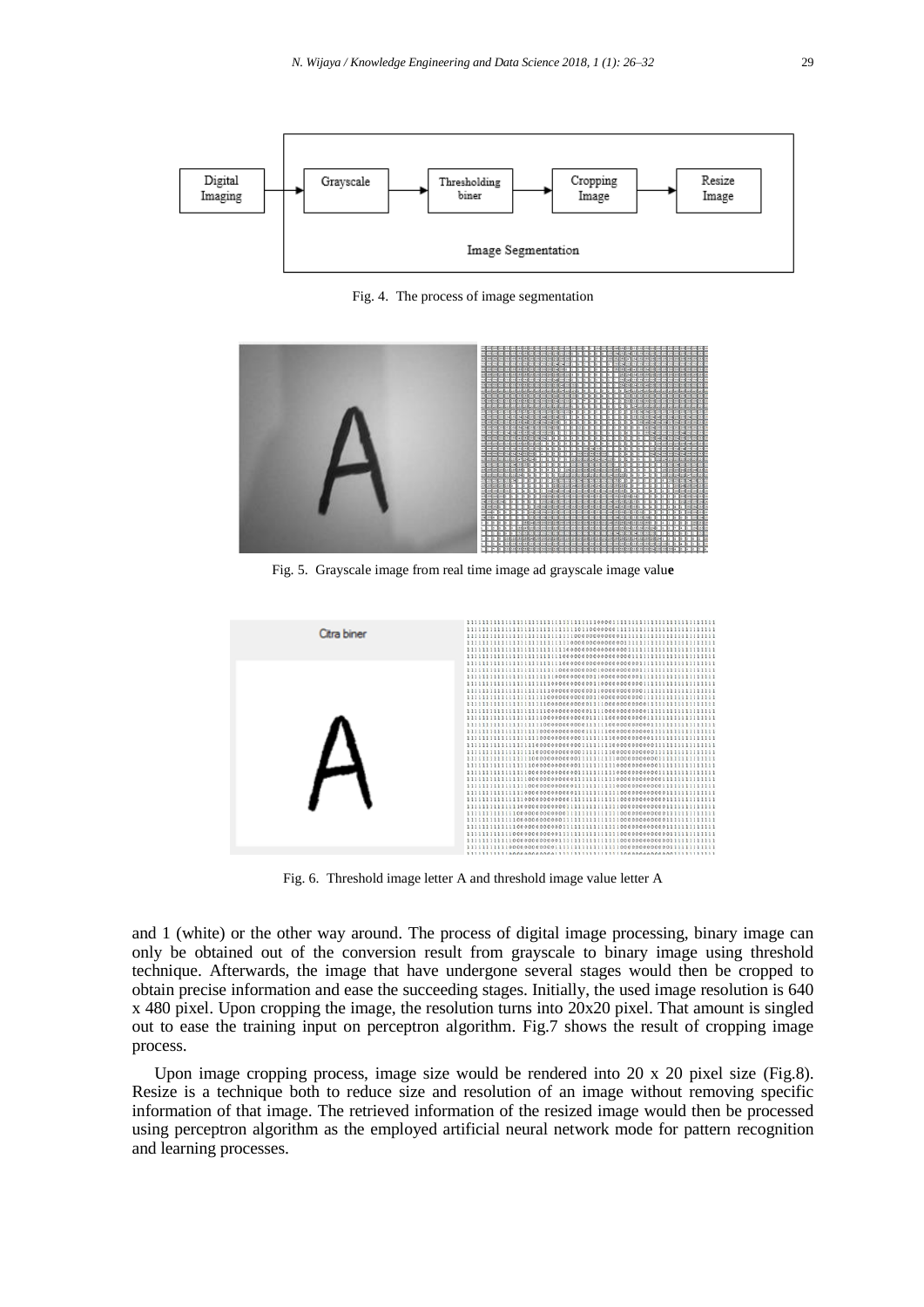

Fig. 7. Image upon cropping image process

| 0000000000110000000000 |  |  |
|------------------------|--|--|
| 00000000110110000000   |  |  |
| 00000001100110000000   |  |  |
| 800000081100011000000  |  |  |
| 80000011100011000000   |  |  |
| 00000011000011100000   |  |  |
| 88888111888881188888   |  |  |
| 00000110000001110000   |  |  |
| 00001100000000110000   |  |  |
| 88881188888888811888   |  |  |
| 00001100000001111000   |  |  |
| 0001111111111111100    |  |  |
| 80011110000000001100   |  |  |
| 00111000000000001100   |  |  |
| 88118888888888881118   |  |  |
| 88110000000000000110   |  |  |
| 811000000000000000110  |  |  |
| 811000000000000000010  |  |  |
| 11100000000000000011   |  |  |
| 1100000000000000000    |  |  |
|                        |  |  |

Fig. 8. Resized image result 20 x 20 pixel in binary form



Fig. 9. Sample data and weighting value data prior to training process

Artificial Neural Network is a mode designed that way to emulate human' way of thinking in learning things or new information. Perceptron Algorithm is used to practice sample data. Sample data of this study is a collection of caputured capital letter image by webcam which then be processed using PC and programs as well as image segmentation techniques. The final result of image segmentation is ninary image, it is an image containing binary value (1 or 0). In view of pixel number on the image in concert with thw forementioned explications i.e. 20 x 20 pixels, thus, the input number of perceptron algorithm would be 400 inputs for each character in regard with the number of binary image pixel.

The first stage to carry out ahead of performing learning stage (training) by way of algorithm perceptron is sample data collection. The collected data are compartmented into a folder as storage and classification media., those data would undertake traing process using algorithm perceptron. Upon the completion of training process, weighting value would be generated for each capital letter and stored in a database and would later be utilized for trial process. Fig. 9 shows the data and weighting value data prior to training process.

Upon completing training process, the trial stage would then be performed. At the trial stage, system workability is reviewed in regard with how far it can distinguish letter patterns that have been worked out and validated.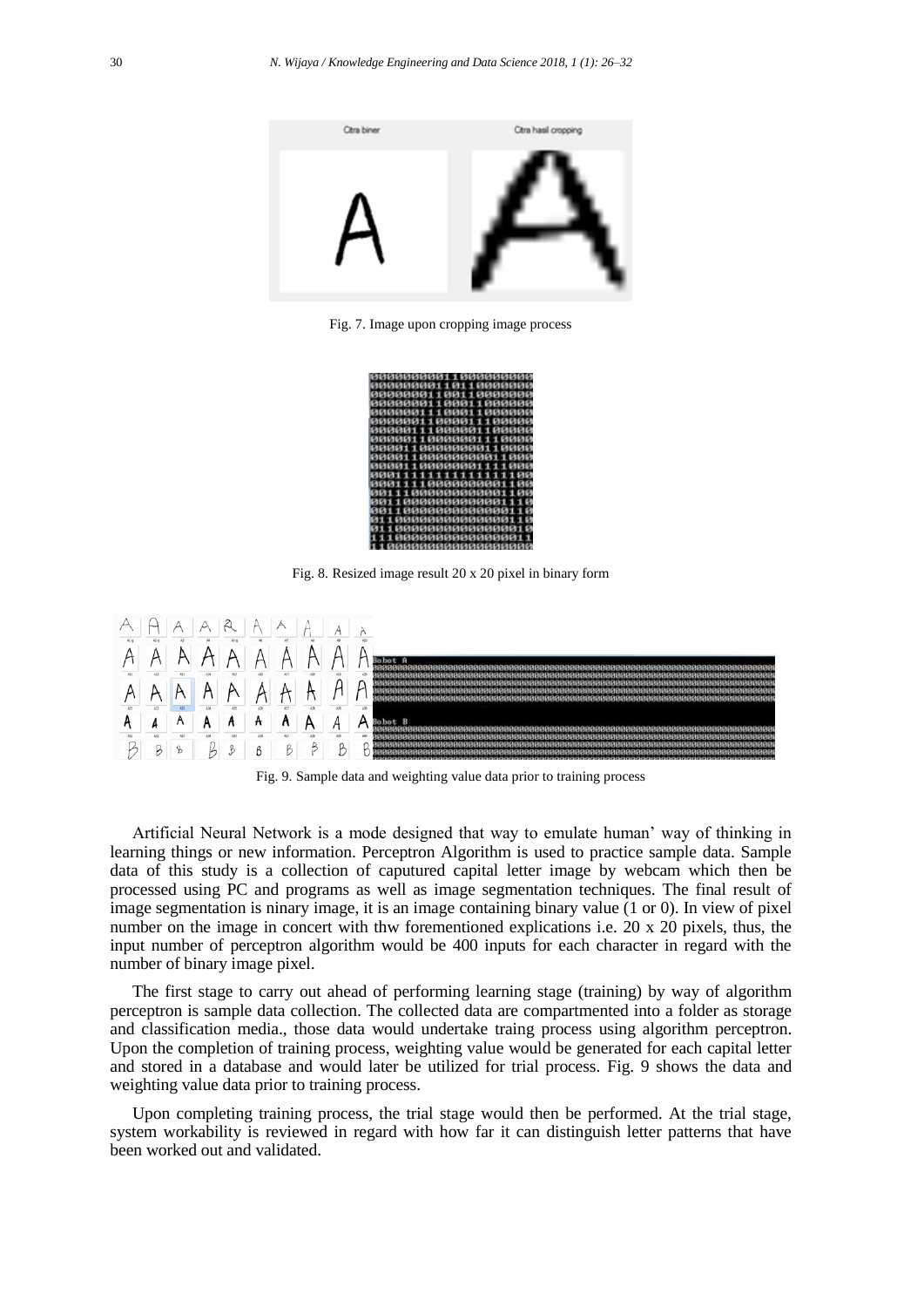The letters directly tested using webcam. Over pressing a button on the program display, the system performs several processes starting from capturing the letters on the white board, processing the image into a digital image and processed by way of image segmentation techniques, as well as perceptron algorithm as artificial neural network method. In the end the system tries to recognize existing letter patterns, as well as to read recognizable letters.

After going through a series of processes with the aim of recognizing the patterns of letters trained, the last stage is the testing of letters that have been trained using perceptron algorithm. This testing stage is designed to recognize more than one letter, word, even sentence, but basically the introduction of the tested letter pattern will still be done in the letter.

At the image segmentation process for the testing phase this time, slightly different from the image segmentation in the training process. The difference is when separating one letter with the other letters that exist in an image as when a picture is captured through the camera then the image will be rendered into a digital image by the computer. Therefore, digital images contained several letters in it must be separated first into the letters, so that the test system can recognize the pattern of letters are tested properly.

After each letter is separated then the letters are the input for the test system. Similar to the training process, this testing phase will process the input images using image segmentation techniques. After getting the information input required by the system then, the input will be processed and produce the output as expected.

Decision making mode for this validation system is decision making mode in uncertainty by way of maximax criterion [11]. Uncertainty decision making exhibits decision condition in which the probabilities of potential results are unidentified, in an uncertain circumstance, the decision maker is aware with alternative results in various events, yet the decision maker cannot determine the event' probability nonetheless. Maximax criterion would search for the best (maximum) alternative for every existing option, then make a decision in regards with the maximum value of that outcome, maximum criterion is also entitled as optimistic criterion decision or an alternate with the highest beneficences.

Upon merging the input data as well as the weighting value with maximax criterion, speech (reading) in a form of output would later by generated by computer on the identified letter patterns. At the undertake test (Fig. 10), it results on an information that an image of HELLO WORLD tested letters and the system can distinguish that letter. Whereas, upon multiple tests, as in Fig. 11, system cannot discern one letter. Letter "H" is identified as letter "U", while letter "R" is identified as "K" so that it turns to be "UELLO WOKLD".



Fig. 10. The interface of the letters that would be tested.